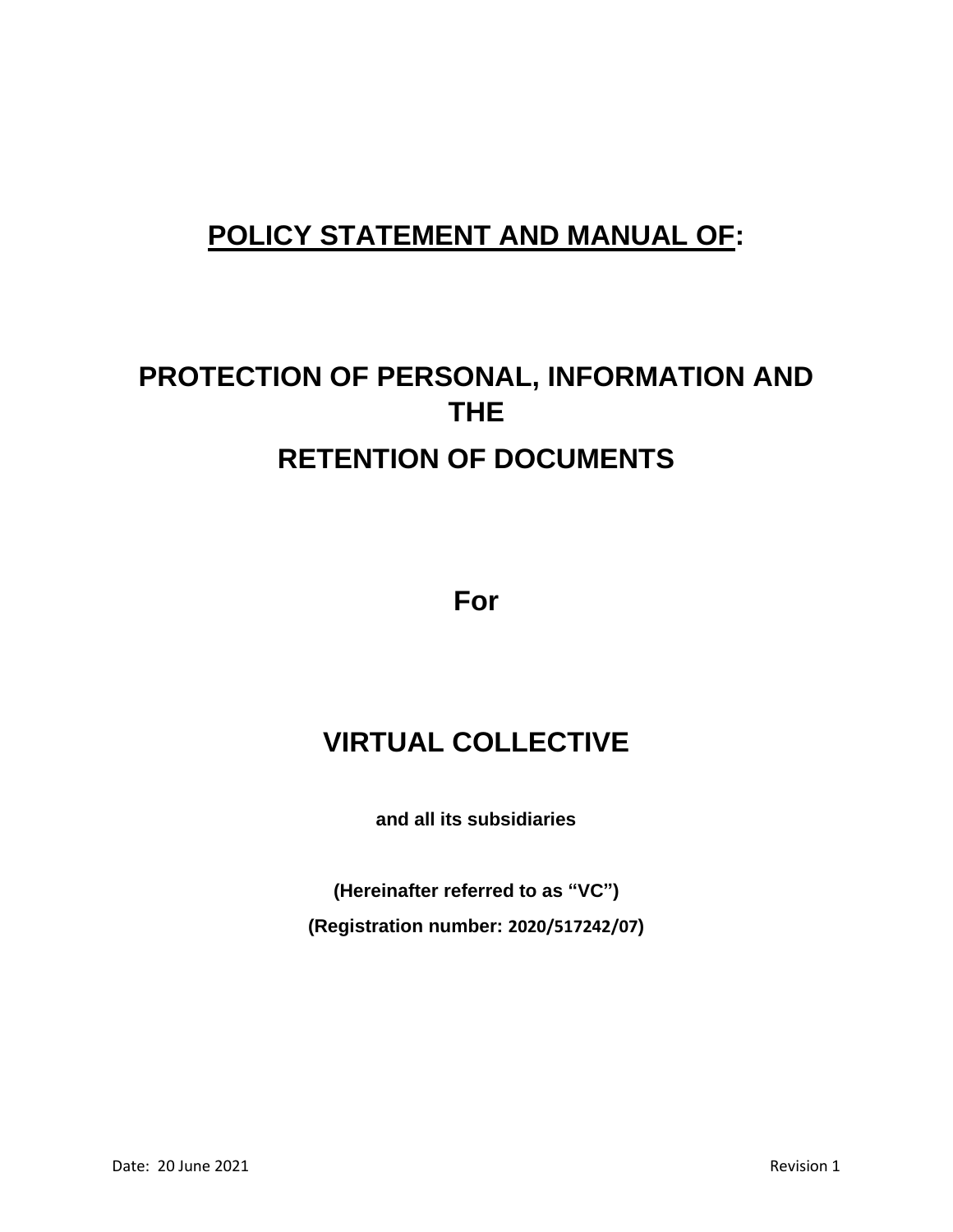# TABLE OF CONTENTS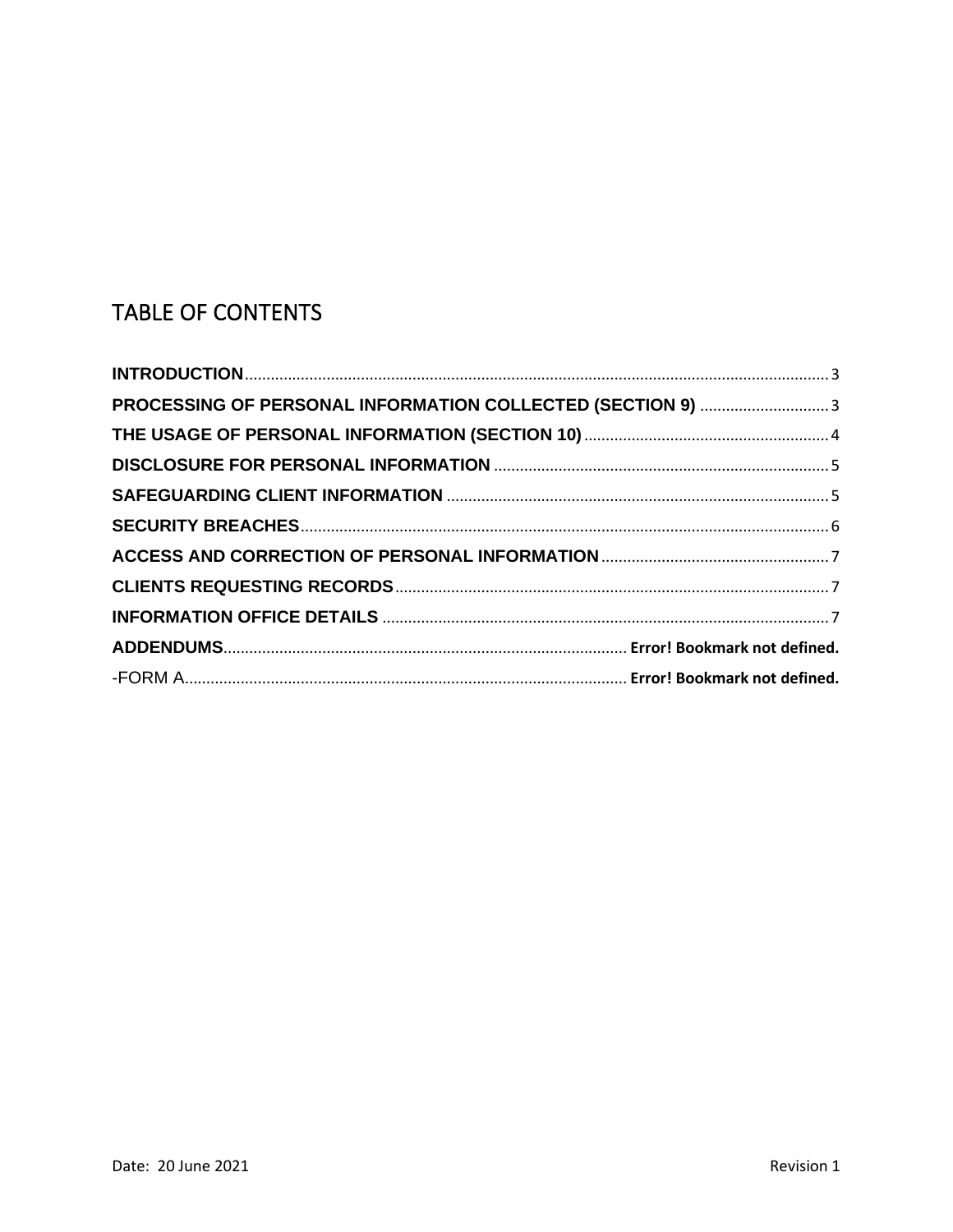### <span id="page-2-0"></span>**INTRODUCTION**

The "VC" Group is a group of companies functioning within the distribution and supply chain network, Performing Arts and production space, streaming, security, manufacturing, and events that is obligated to comply with The Protection of Personal Information Act 4 of 2013.

POPI requires the "VC" Group to inform their clients as to the way their personal information is used, disclosed, and destroyed. The "VC" Group guarantees its commitment to protecting its client's privacy and ensuring that their personal information is used appropriately, transparently, securely and in accordance with applicable laws.

The Policy sets out the way the "VC" Group deals with their client's personal information as well as and stipulates the purpose for which said information is used.

The Policy is made available on the "VC" company website www.virtualcolletive.africa, and by request from the "VC" head office.

#### **Subsidiaries:**

Virtual Productions SV105 trading **Flexifusion** Blue Banana Viseronline DCM Wildstone security

#### <span id="page-2-1"></span>**PROCESSING OF PERSONAL INFORMATION COLLECTED (SECTION 9)**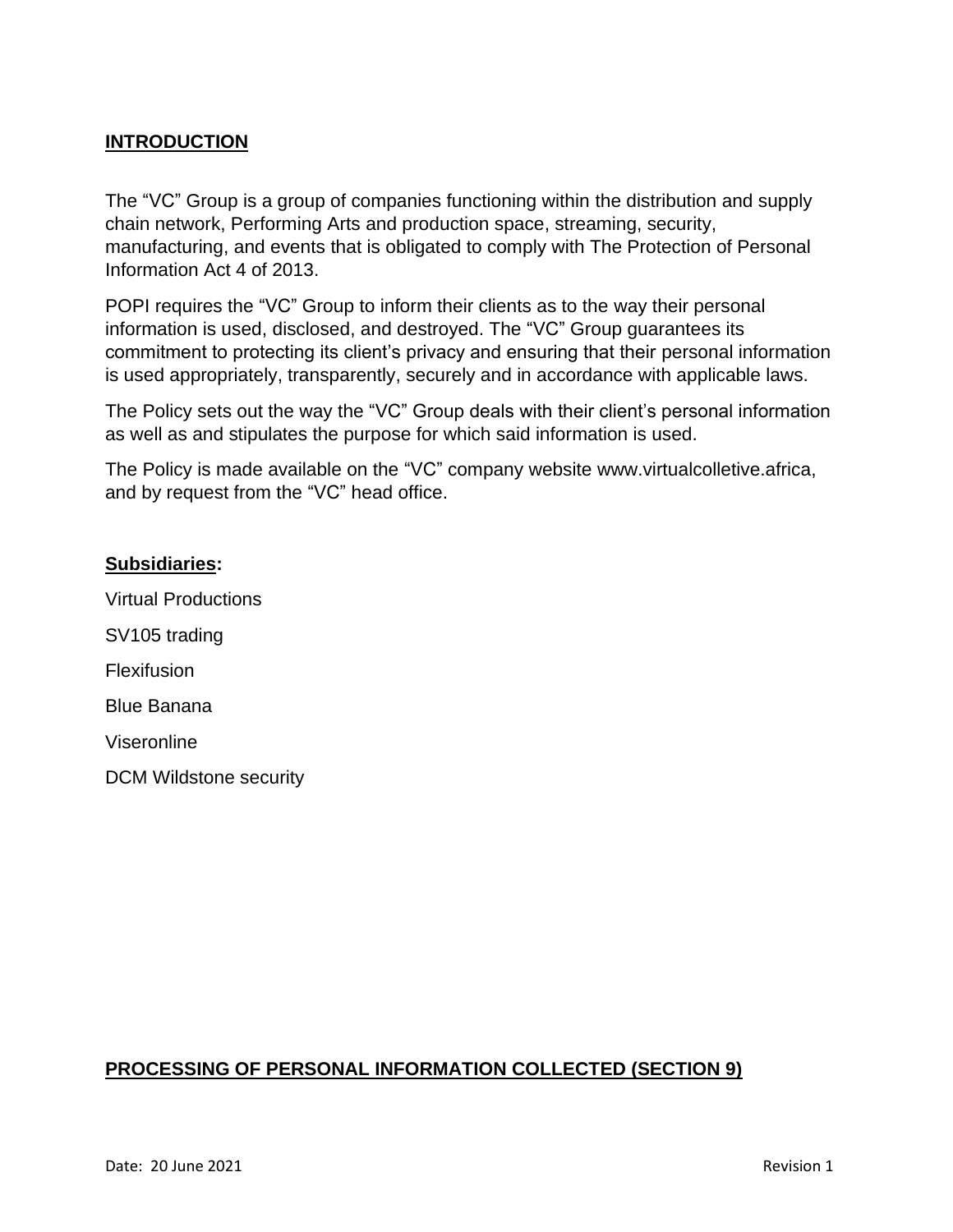"Personal Information may only be processed if, given the purpose for which it is processed, is adequate, relevant and not excessive."

#### Purpose of Processing

The Company uses the Personal Information under its care in the following ways:

- Rendering service according to instructions given by clients
- Staff administration
- Keeping of accounts and records
- Complying with tax laws

*Examples of personal information we collect include but is not limited to: - The Client's Identity number, name, surname, address both home and business, postal code, and phone number.*

# <span id="page-3-0"></span>**THE USAGE OF PERSONAL INFORMATION (SECTION 10)**

The Client's Personal Information will only be used for the purpose for which it was collected and as agreed.

This may include:

- Providing products or services to clients.
- Conducting credit reference searches or verification.
- Confirming, verifying, and updating client details.
- For the detection and prevention of fraud.
- Conducting market or customer satisfaction research.
- For audit and record keeping purposes.
- In connection with legal proceedings.
- In connection with and to comply with legal and regulatory requirements or when it is otherwise allowed by law.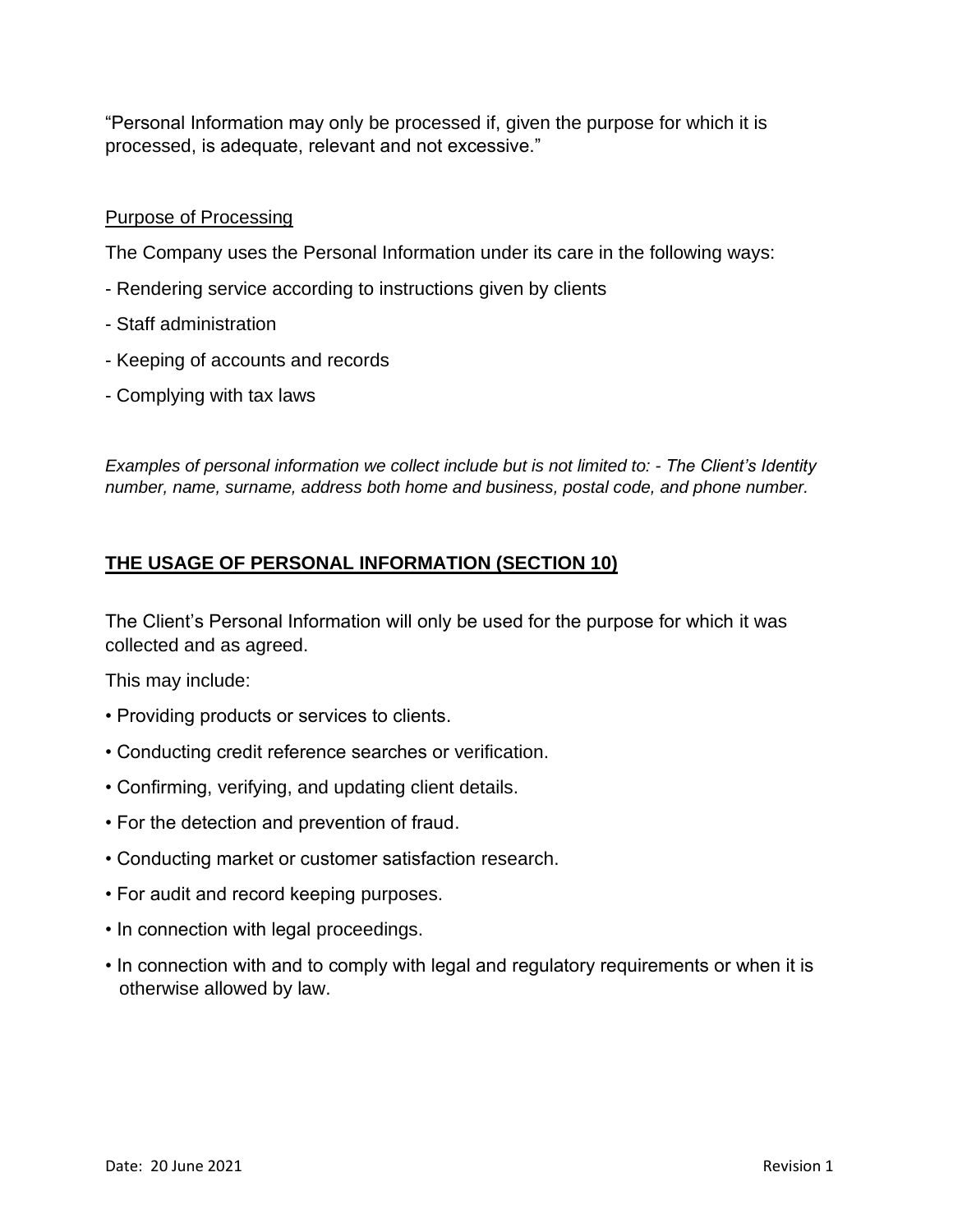Personal information may only be processed if certain conditions, listed below are met.

- a) The client's consents to the processing
- b) The necessity of processing: to conduct an accurate analysis of the client's needs
- c) Processing complies with an obligation imposed by law
- d) Processing protects a legitimate interest of the client it is in the client's best interest to have a full and proper needs analysis performed to provide them with an applicable and beneficial product or service.
- e) Processing is necessary for pursuing the legitimate interests of the "VC" Group or of a third party to whom information is supplied

### <span id="page-4-0"></span>**DISCLOSURE FOR PERSONAL INFORMATION**

"VC" may disclose a client's personal information to any of the "VC" group companies or subsidiaries, joint venture companies and or approved product- or third-party service providers whose services or products client select to use.

"VC" has agreements in place to ensure that compliance with confidentiality and privacy conditions

"VC" may also disclose a client's information where it has a duty or a right to disclose in terms of applicable legislation, the law, or where it may be deemed necessary in order to protect "VC" rights.

## <span id="page-4-1"></span>**SAFEGUARDING CLIENT INFORMATION**

The Company employs up to date technology to ensure the confidentiality, integrity, and availability of the Personal Information under its care. Measures include:

- Firewalls
- Virus protection software and update protocols
- Logical and physical access control.
- Secure setup of hardware and software making up the IT infrastructure.
- Outsourced Service Providers who process Personal Information on behalf of the Company are contracted to implement security controls.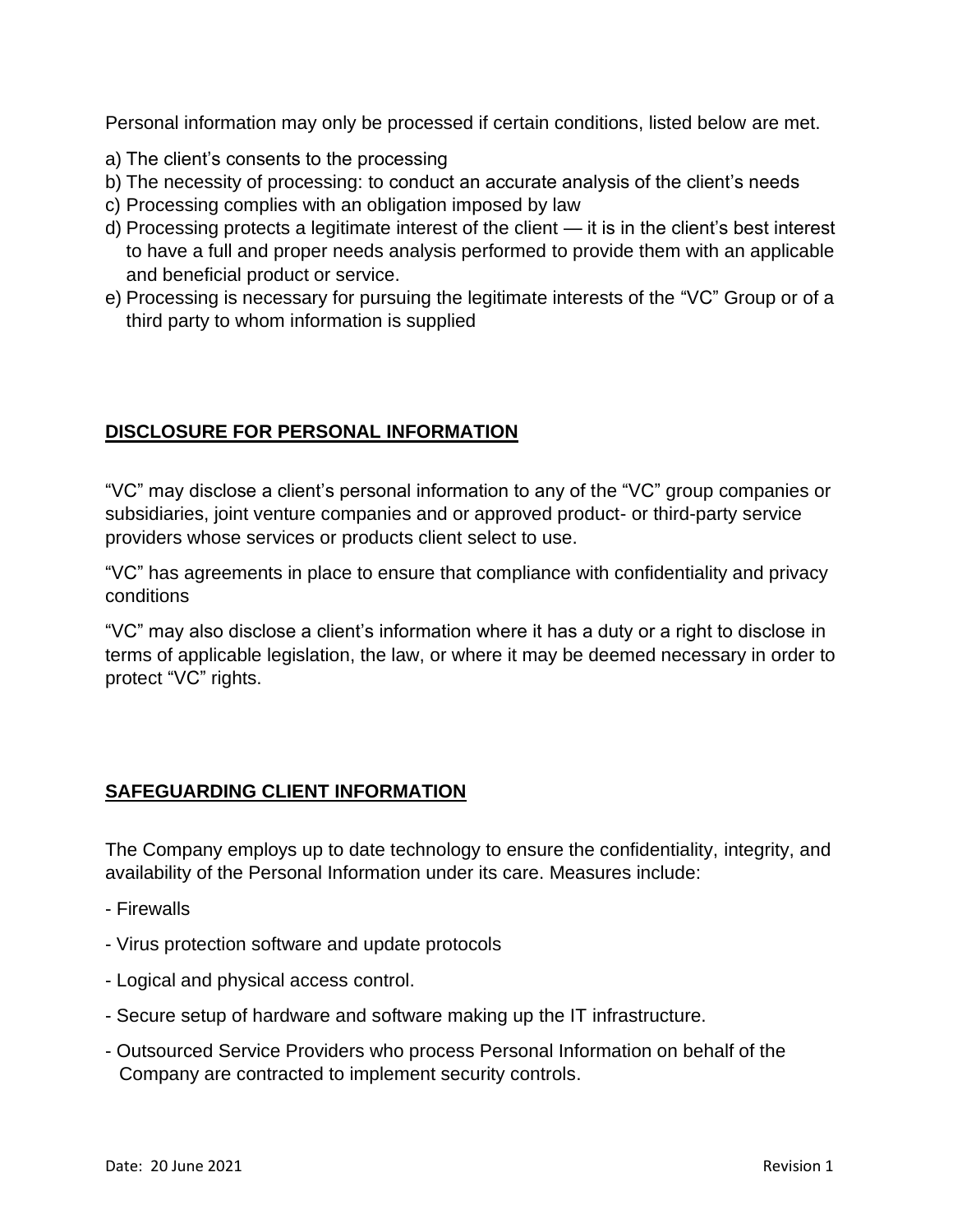- Each new employee will be required to sign an employment contract containing relevant consent clauses for the use and storage of employee information.
- Every employee currently employed within the "VC" Group will be required to sign an addendum to their employment contracts containing relevant consent clauses for the use and storage of employee information.
- "VC" archived client information is stored on site, which is also governed by POPI, access is limited to these areas to authorized personal.
- "VC" product suppliers, insurers and other third-party service providers will be required to sign a SERVICE LEVEL AGREEMENT guaranteeing their commitment to the Protection of Personal Information.
- All electronic files or data are BACKED UP by the In-Tech Business Solutions which is also responsible for system security that protects third party access and physical threats. The Group IT Division is responsible for Electronic Information Security.
- All the user terminals on our internal computer network and our servers must be protected by passwords which must be changed on a regular basis.
- Consent to process client information is obtained from clients (or a person who has been given authorization from the client to provide the client's personal information) during the introductory, appointment and needs analysis stage of the relationship.

# <span id="page-5-0"></span>**SECURITY BREACHES**

- 1. Should it appear that the personal information of a client has been accessed or acquired by an unauthorized person, we must notify the Information Regulator and the relevant client/s, unless we are no longer able to identify the client/s. This notification must take place as soon as reasonably possible.
- 2. Such notification must be given to the Information Regulator first as it is possible that they, or another public body, might require the notification to the client/s be delayed.
- 3. The notification to the client must be communicated in writing in one of the following ways, with a view to ensuring that the notification reaches the client:
- 3.1 by mail to the client's last known physical or postal address
- 3.2 by email to the client's last known email address
- 3.3 by publication on our website or in the news media; or
- 3.4 as directed by the Information Regulator.